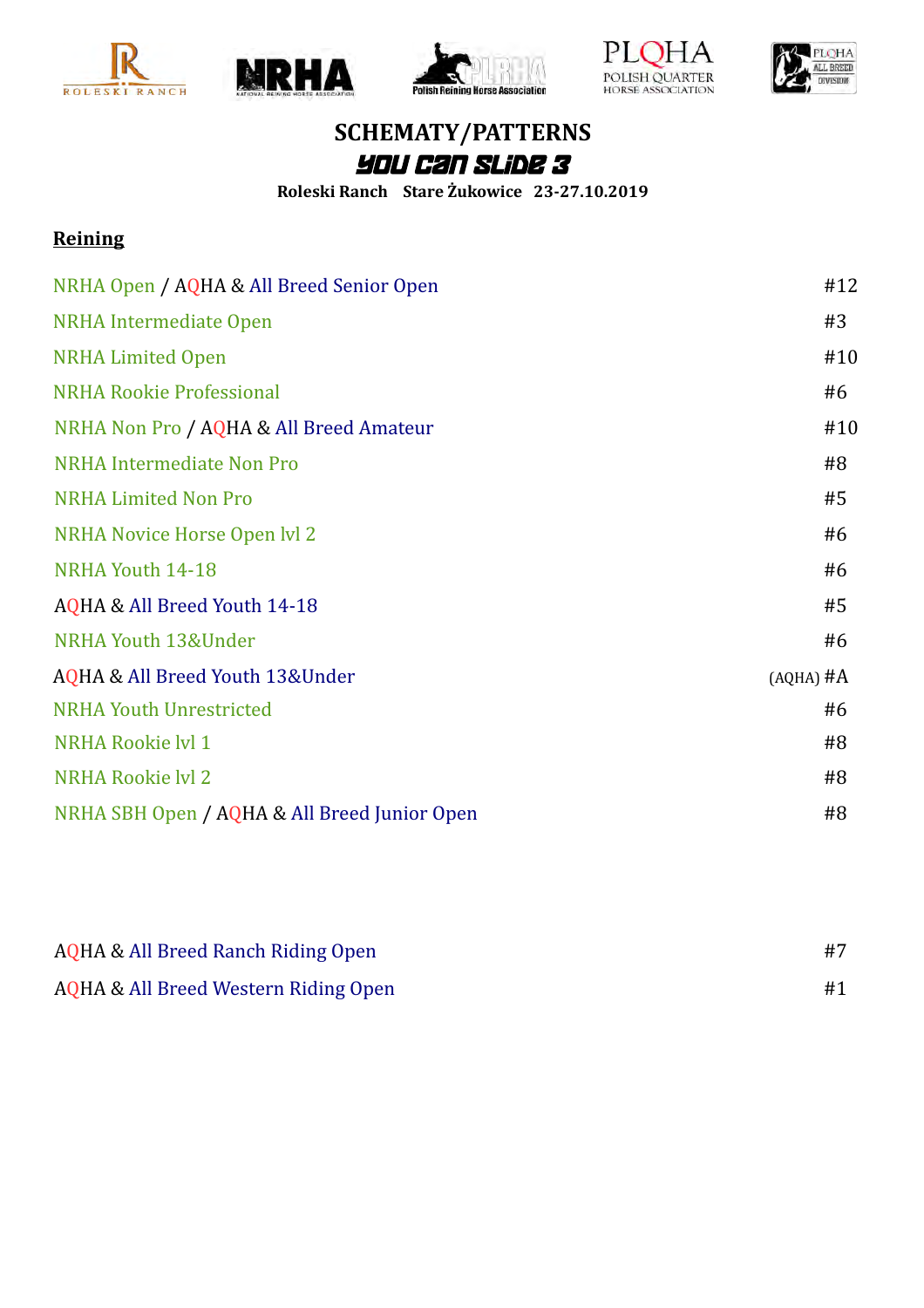**Roleski Ranch Stare Żukowice 23-27.10.2019**

## **Showmanship At Halter Youth**

**AQHA**

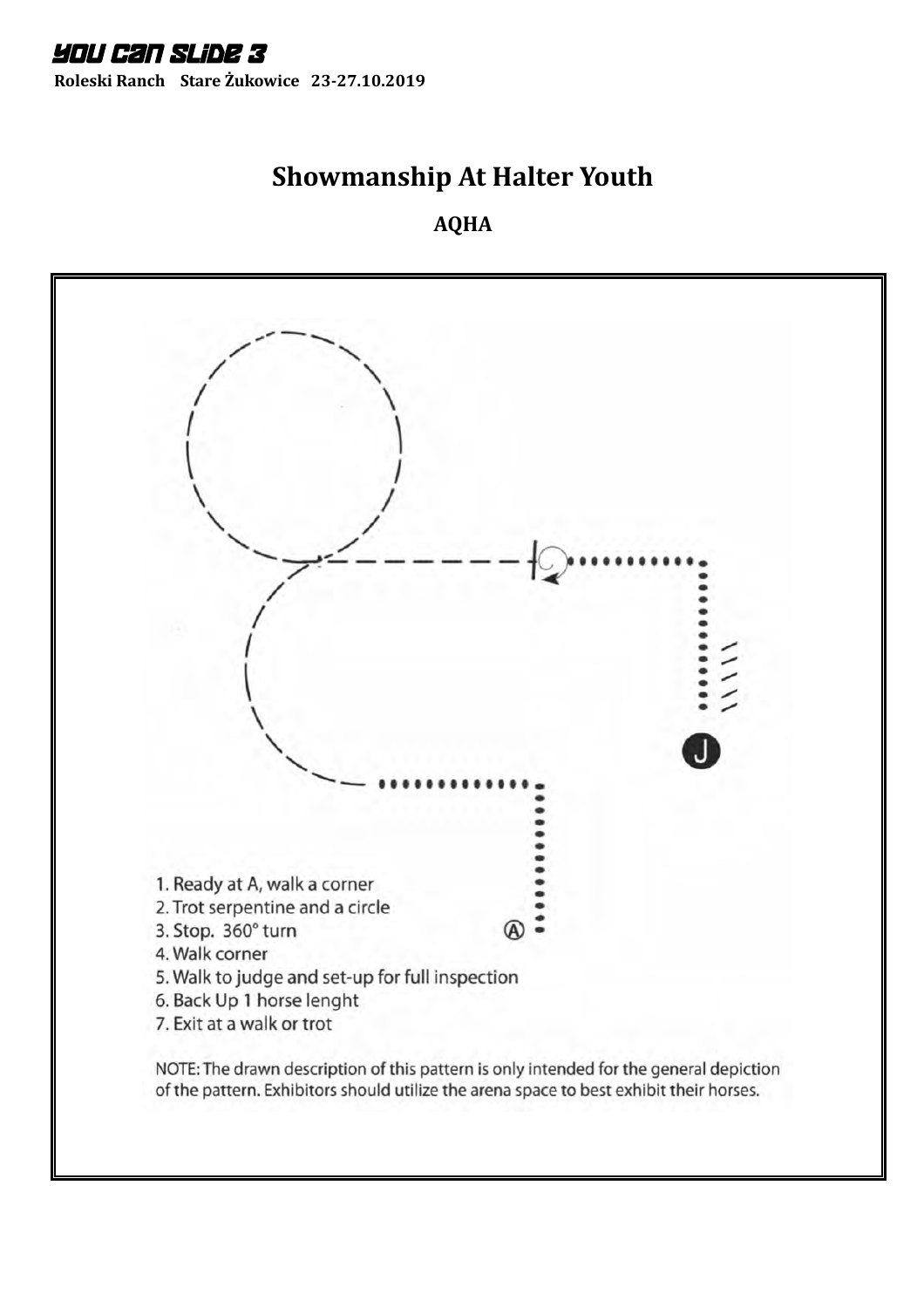## **Showmanship At Halter Amateur**

#### **AQHA**

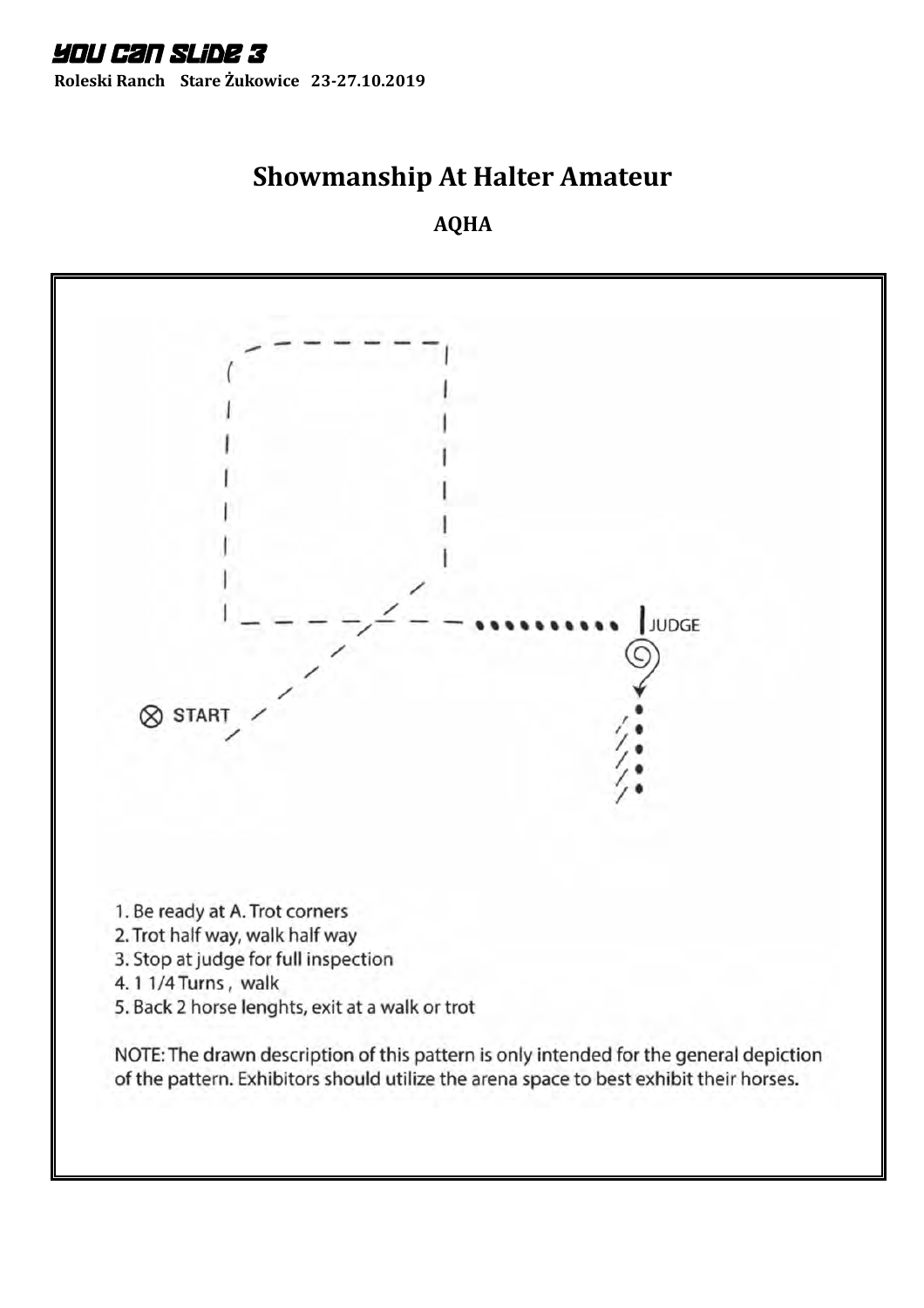# **Showmanship At Halter Open**

**All Breed**

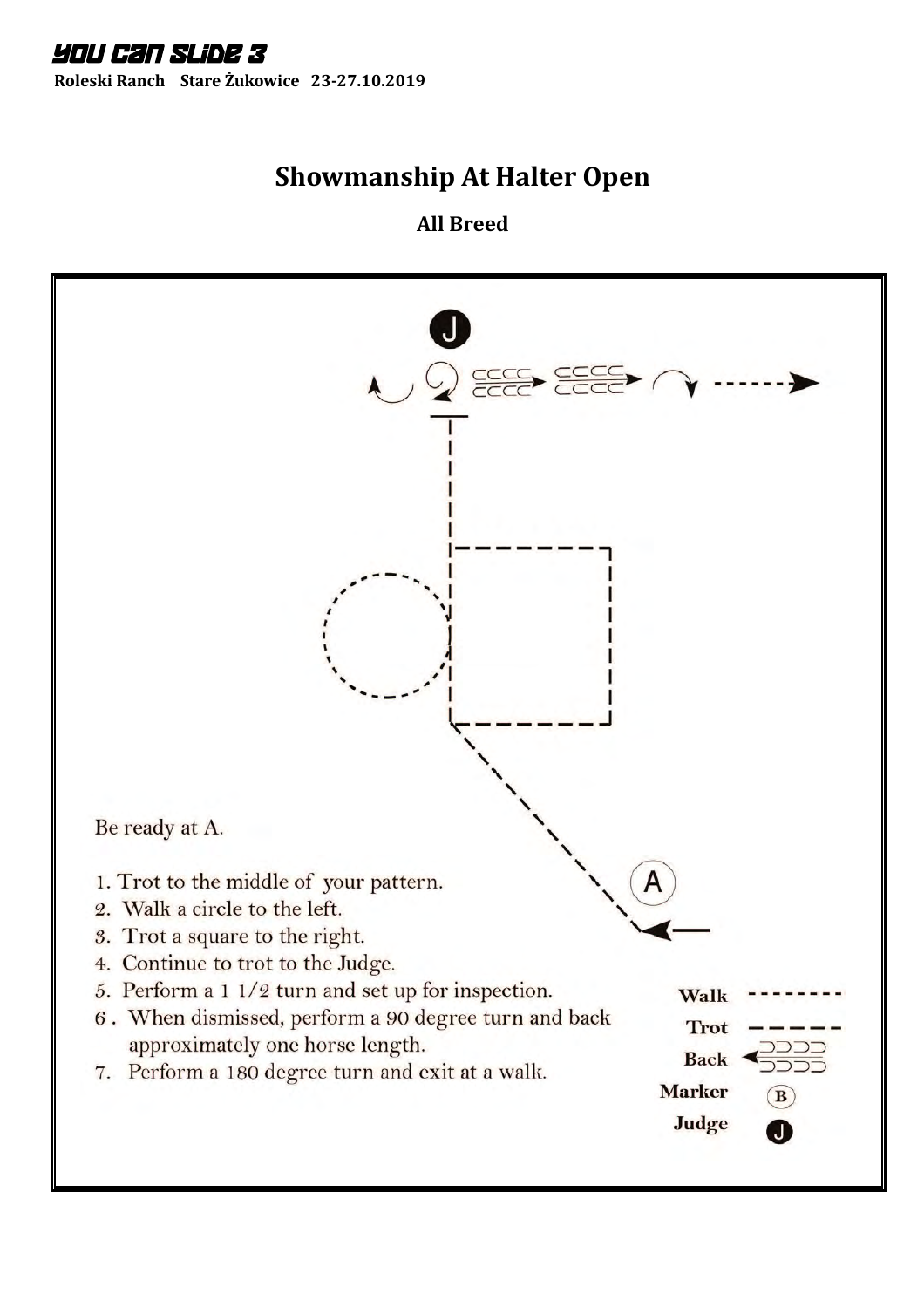## **Western Horsemanship Youth**

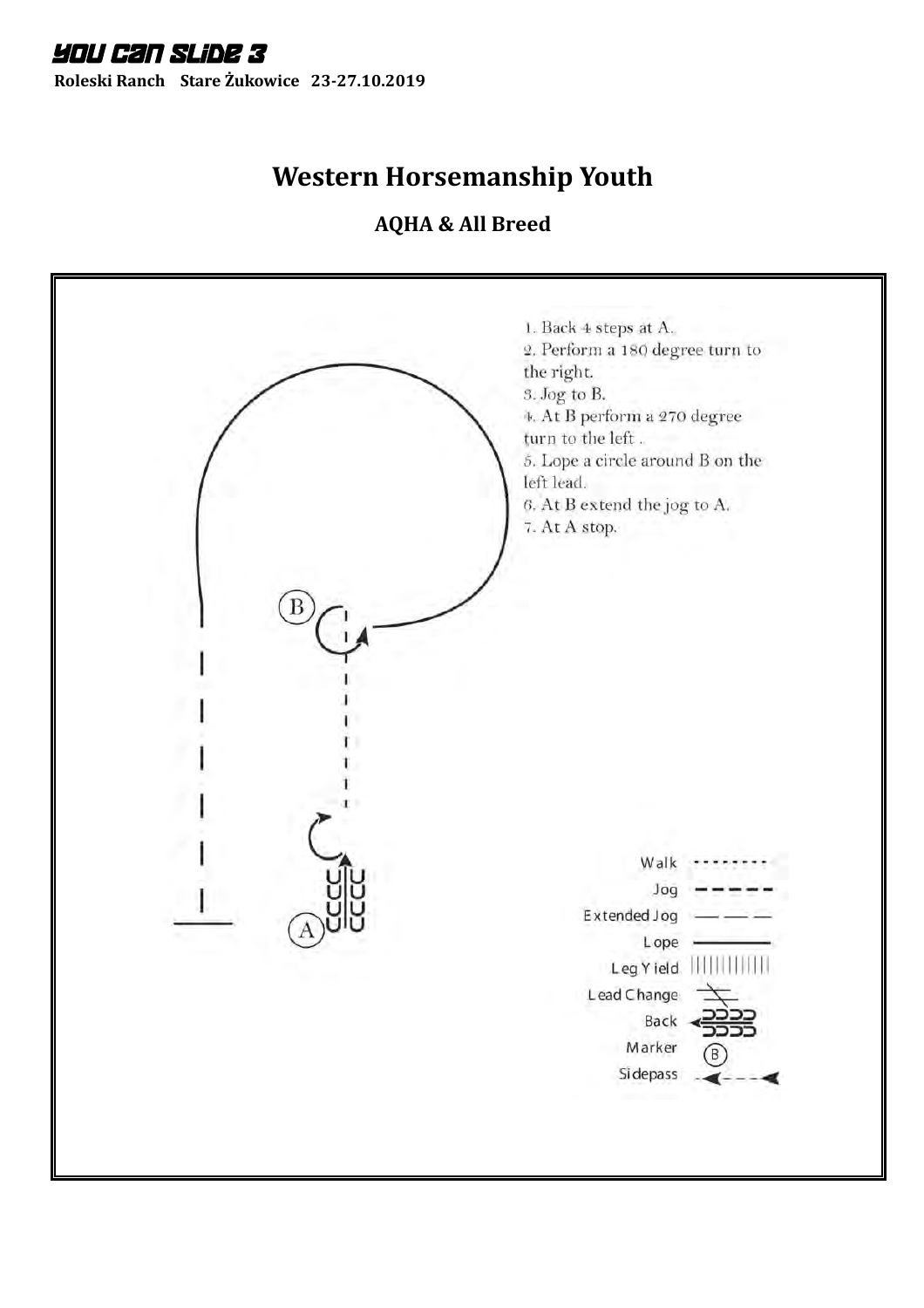## **Western Horsemanship Amateur & Open**

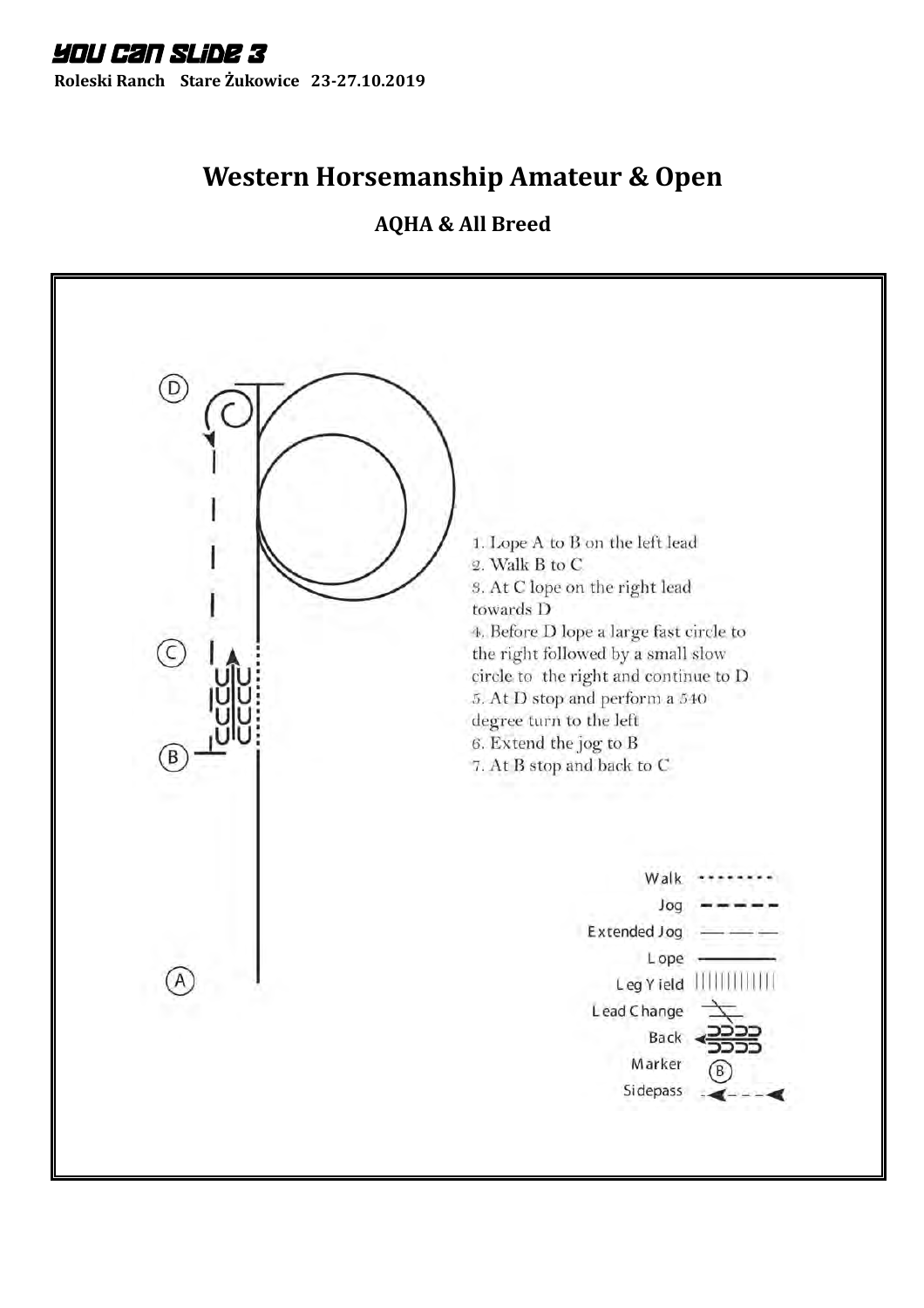**Roleski Ranch Stare Żukowice 23-27.10.2019**

## **Trail Youth**



- 1. JOG OVER POLES, JOG UP TO BOX.
- 2. STOP OR BREAK TO THE WALK, WALK INTO BOX, EXECUTE A 360 TURN IN EITHER DIRECTION, WALK OUT BOX.
- 3. WALK OVER POLES.
- 4. JOG OVER POLES, JOG THRU BOX.
- 5. JOG THRU SERPENTINE, JOG OVER POLES, JOG AROUND CONES.
- 6. LOPE OVER POLES (LEFT LEAD).
- 7. BREAK TO THE JOG, JOG OVER POLES.
- 8. LOPE OVER POLES (RIGHT LEAD).
- 9. BREAK TO THE JOG, JOG OVER POLES.
- 10. LOPE OVER POLES (RIGHT LEAD).
- II. BREAK TO THE JOG, JOG INTO CHUTE AND STOP, BACK THRU POLES AROUND THE CORNER UP TO GATE.
- 12. GATE: LEFT HAND OPEN, WALK OVER POLE AND CLOSE GATE.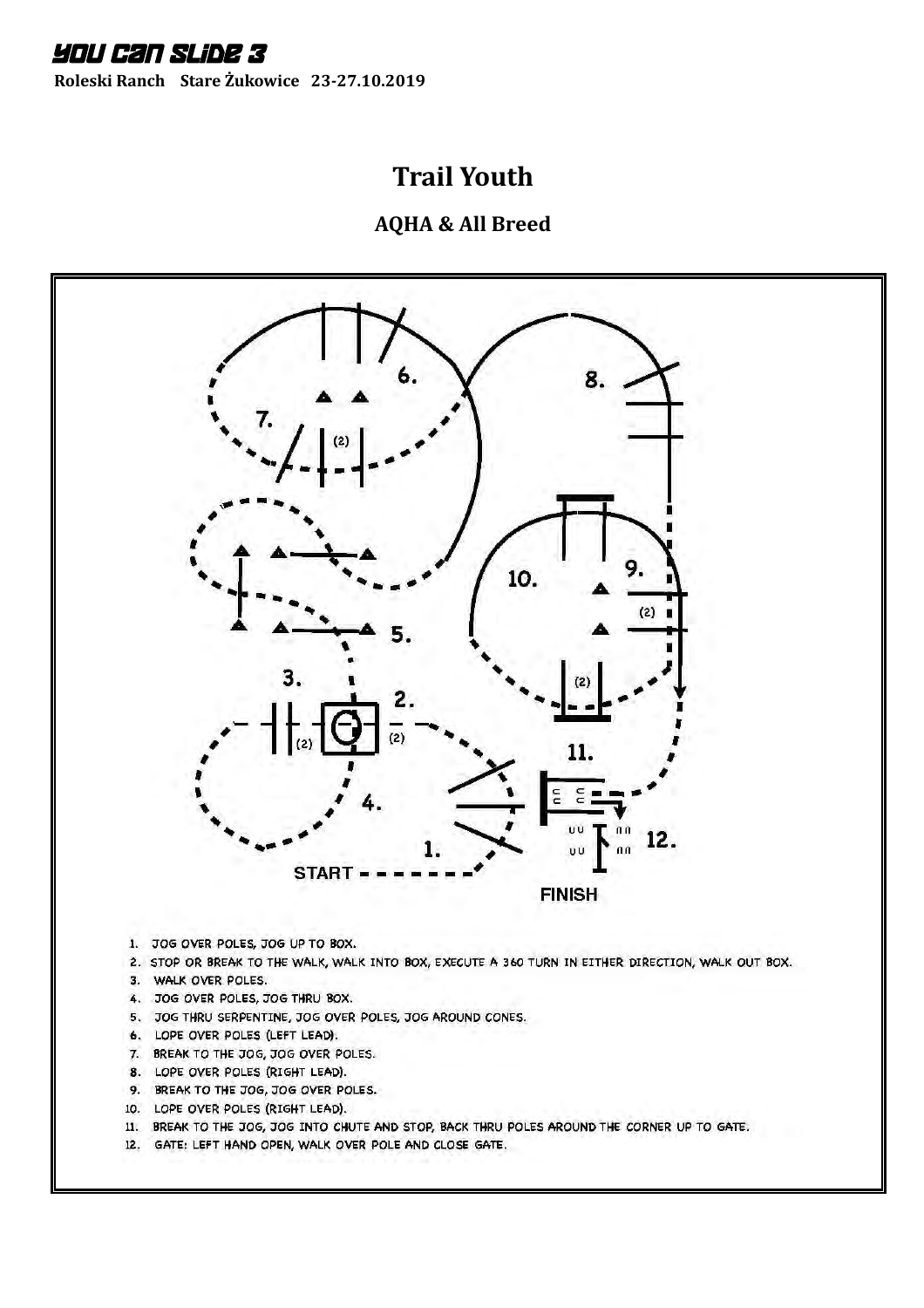**Roleski Ranch Stare Żukowice 23-27.10.2019**

## **Trail Amateur**

**AQHA & All Breed**



10. GATE: LEFT HAND OPEN, WALK THRU GATE, NO POLE AND CLOSE GATE.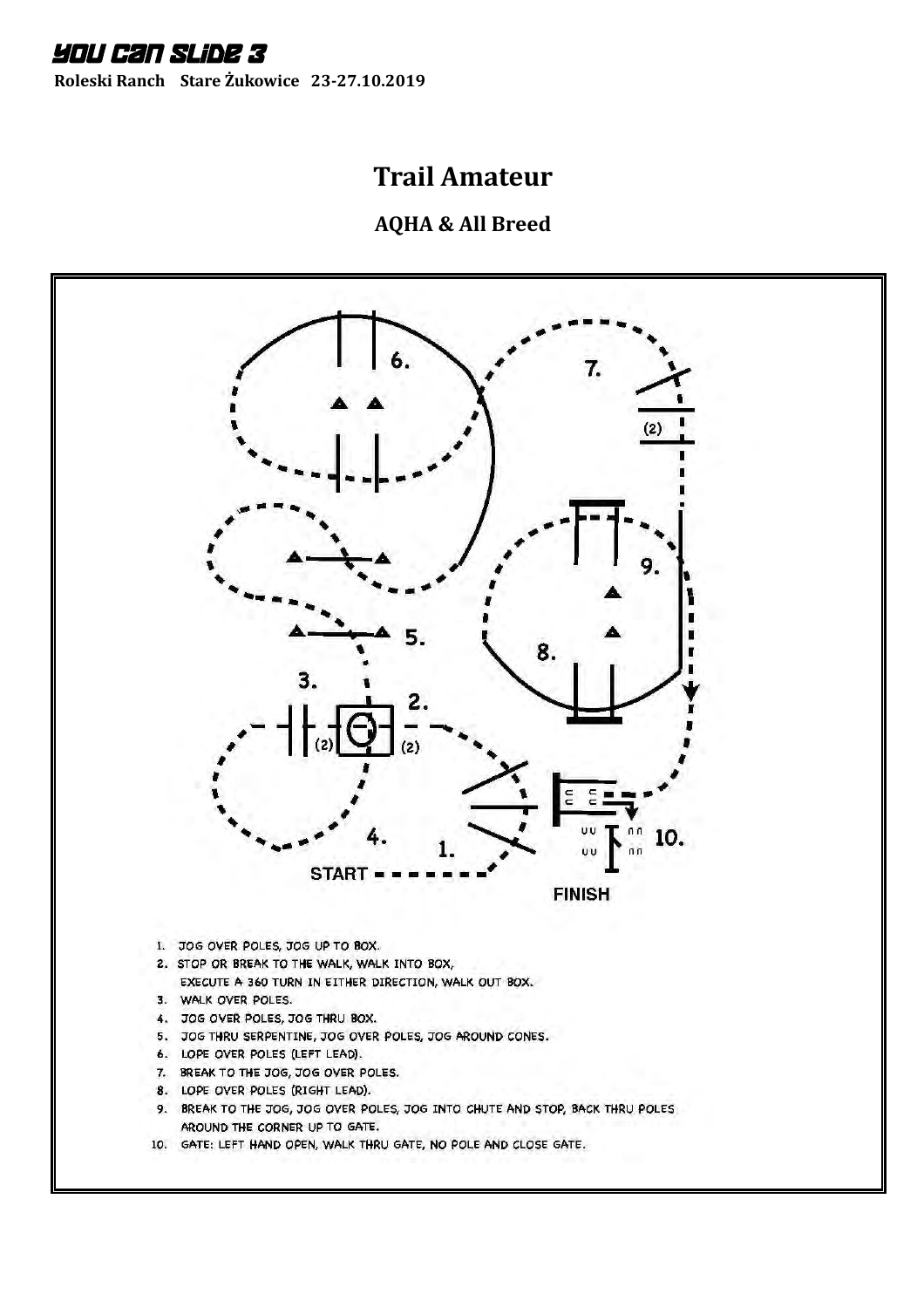**Roleski Ranch Stare Żukowice 23-27.10.2019**

# **Trail Open**



- 2. STOP OR BREAK TO THE WALK, WALK INTO BOX, EXECUTE A 360 TURN IN EITHER DIRECTION, WALK OUT BOX.
- 3. WALK OVER POLES.
- 4. JOG OVER POLES, JOG THRU BOX.
- 5. JOG THRU SERPENTINE, JOG OVER POLES, JOG AROUND CONES.
- 6. LOPE OVER POLES (LEFT LEAD).
- 7. LOPE OVER POLES (LEFT LEAD).
- 8. BREAK TO THE JOG, JOG OVER POLES.
- 9. LOPE OVER POLES (RIGHT LEAD).
- 10. LOPE OVER POLES (RIGHT LEAD).
- 11. BREAK TO THE JOG, JOG INTO CHUTE AND STOP, BACK THRU POLES AROUND THE CORNER UP TO GATE.
- 12. GATE: LEFT HAND OPEN, WALK OVER POLE AND CLOSE GATE.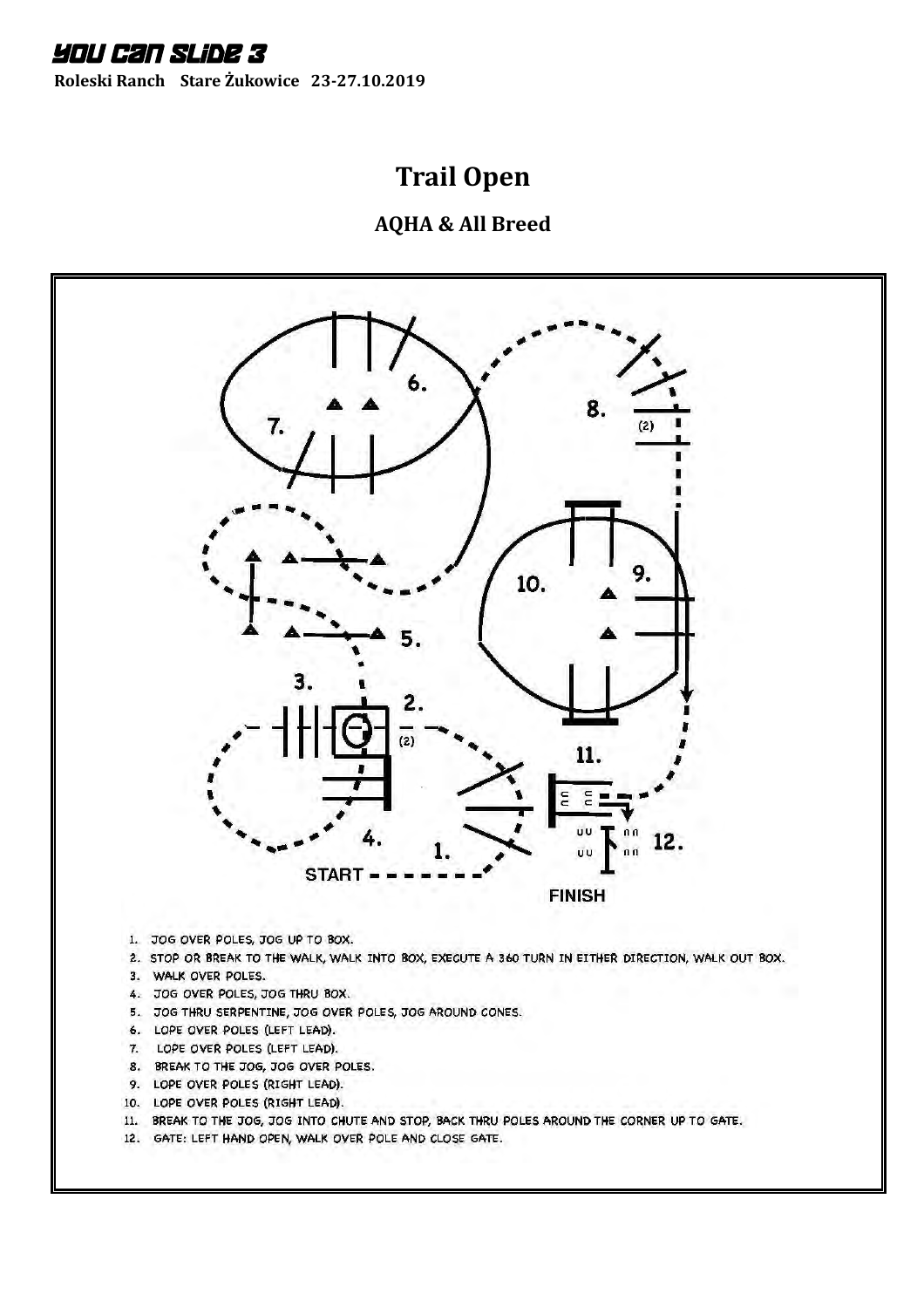**Roleski Ranch Stare Żukowice 23-27.10.2019**

# **Ranch Riding Open**

#### **AQHA & All Breed**

**Pattern#7**

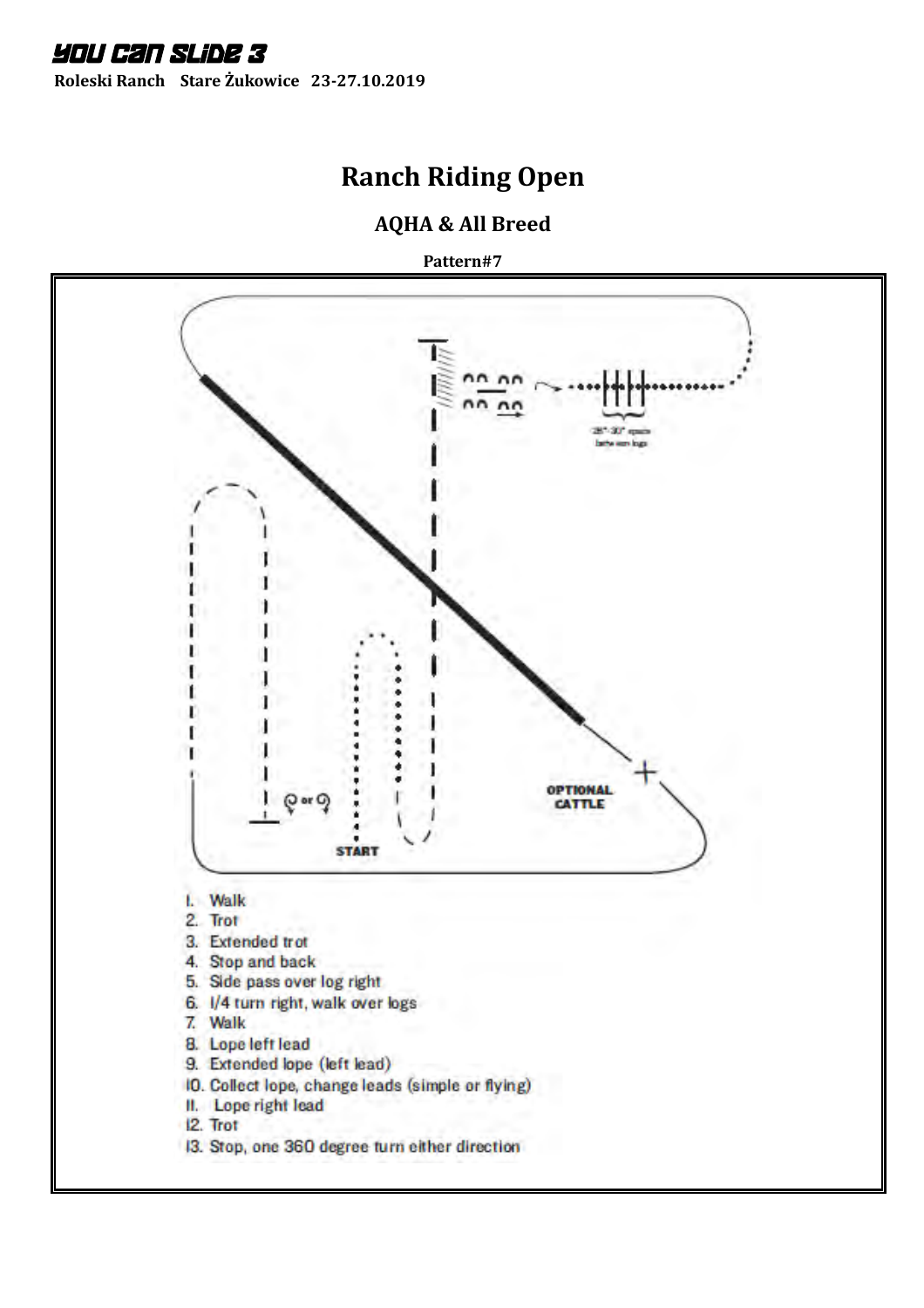**Roleski Ranch Stare Żukowice 23-27.10.2019**

## **Western Riding Open**

#### **AQHA & All Breed**

**Pattern#1**